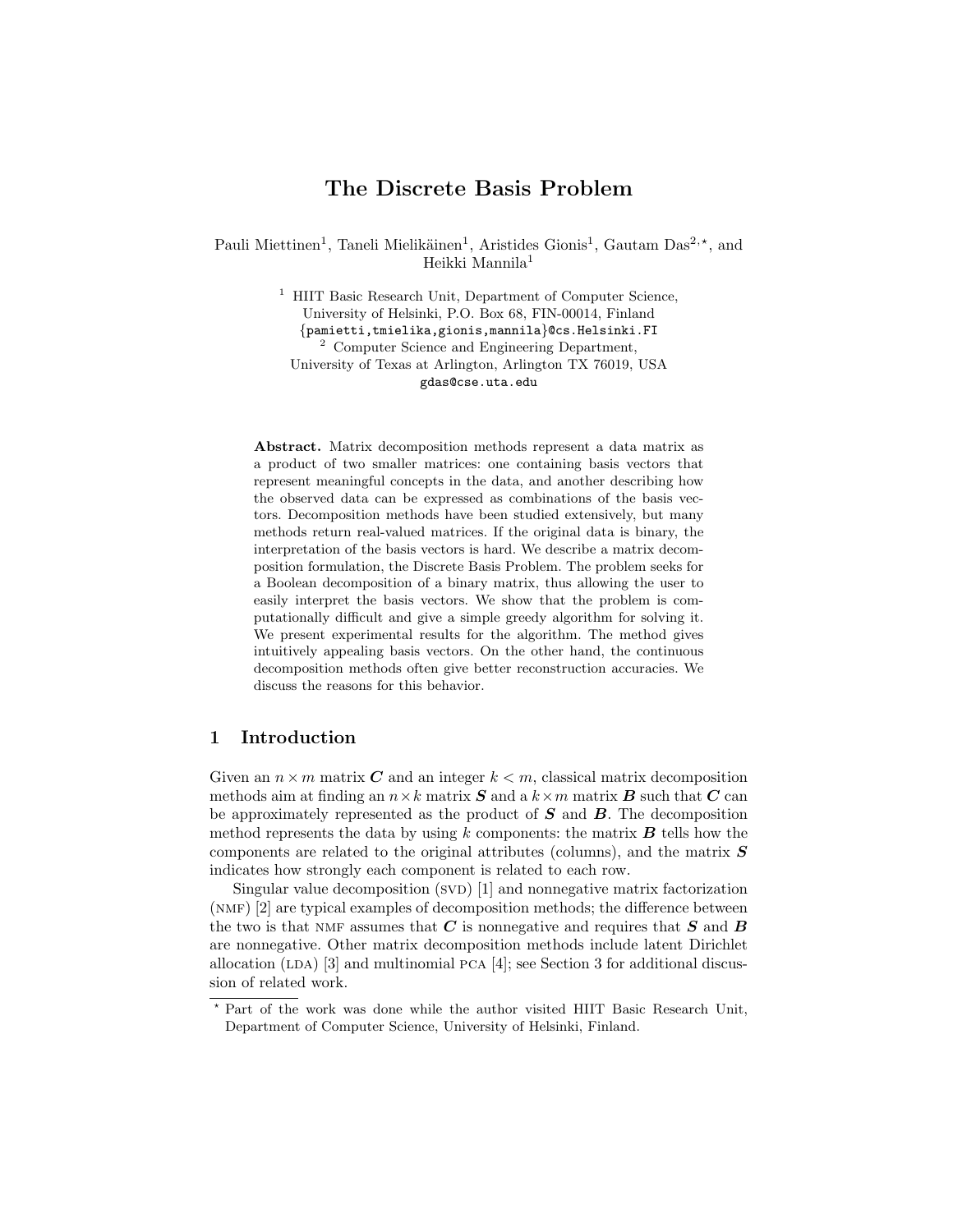These (and other) matrix decomposition methods allow the matrices S and  $\bm{B}$  to contain arbitrary real numbers. However, if the input matrix  $\bm{C}$  is binary, it is natural to require that  $S$  and  $B$  are also binary. In this paper we consider the matrix decomposition problem created by this requirement. In this case the combination operation of matrices  $S$  and  $B$  is the Boolean matrix product (i.e., the matrix product in the semiring of Boolean  $\land$  and  $\lor$ ).

The intuition behind considering Boolean operations is as follows. Consider a course enrollment dataset in a CS department. Such a dataset indicates which students enroll to which courses. Naturally, courses are divided into specialization areas. A student  $X$  interested in the Systems specialization needs to take, among others, courses on {Operating Systems, Programming languages}, and a student Y interested in the Software specialization needs to take courses on {Compilers, Programming languages}. On the other hand, a student  $Z$ interested in combining both of the above two specializations should take all courses {Compilers, Operating systems, Programming languages} (among others). The point is that student  $Z$  should (obviously) take Programming languages only once. Thus the set union operation is more appropriate for describing the actual data from the basis vectors (specialization areas).

Following the intuition in the previous example, we formulate the problem of finding a decomposition into binary matrices that give the best approximation to the input matrix. We call this problem the *Discrete Basis Problem* (DBP). We show that DBP is NP-hard and it cannot be approximated unless  $P = NP$ .

We give a simple greedy algorithm for solving the DBP and assess its empirical performance. We show that the algorithm produces intuitively appealing basis vectors. On the other hand, the continuous decomposition methods often give better reconstruction accuracies and are also stronger in providing predictive features for classification. We discuss the reasons for this behavior.

The rest of the paper is organized as follows. In Section 2 we formally define the Discrete Basis Problem and in Section 3 we review related work. In Section 4 we compare continuous and discrete matrix decomposition approaches. In Section 5 we discuss issues related to the computational complexity of DBP. In Section 6 we present our greedy algorithm, and in Section 7 we report experimental results. Finally, Section 8 is a short conclusion.

# 2 Problem definition

Consider an  $n \times m$  binary matrix C. The rows of the matrix represent observations and the columns the attributes of the dataset. For instance, in a document corpus dataset, rows are documents and columns are words, and  $C_{ij} = 1$  denotes that the  $i$ 'th document contains the  $j$ 'th word.

A basis vector, intuitively, represents a set of correlated attributes. In the document corpus example, a basis vector corresponds to a set of words that constitute a *topic*. The DBP formulation aims at discovering the topics that are present in the dataset, and also discovering how each observation (document) in the dataset can be expressed by a combination of those topics.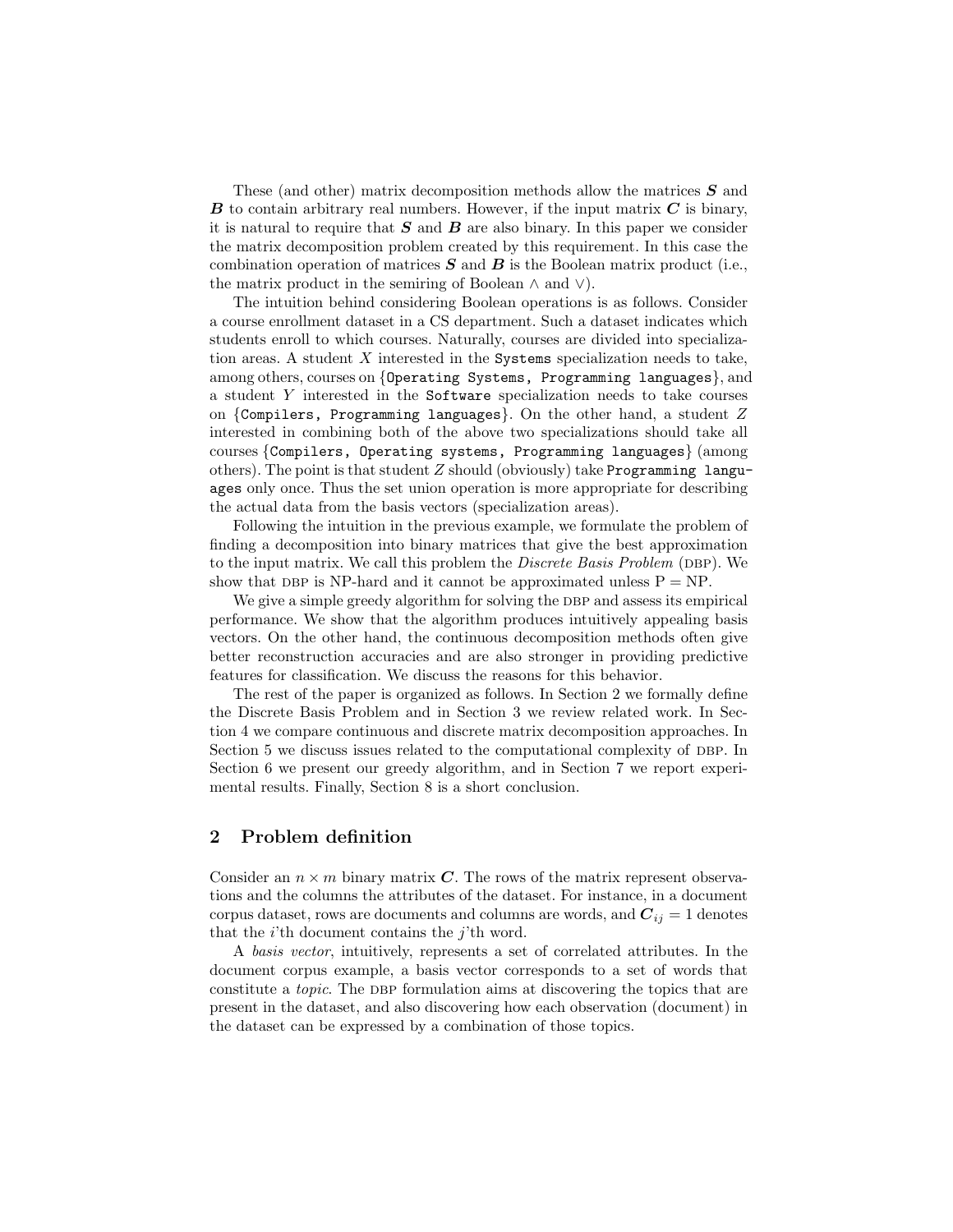Let S and B be binary matrices of dimensions  $n \times k$  and  $k \times m$ , respectively. Let  $P = S \circ B$  denote the  $(n \times m \text{ matrix})$  Boolean product of S and B, i.e., the matrix product with addition defined by  $1 + 1 = 1$ . The *i*'th row of **P** is the logical OR of the rows of  $\bf{B}$  for which the corresponding entry in the *i*'th row of  $S$  is 1. Intuitively,  $S$  is the *usage matrix*, i.e., it contains information about which topics appear in each observation, and  $\boldsymbol{B}$  is the basis vector matrix, i.e., it contains information about which attributes appear in each topic.

The DBP seeks  $k$  binary basis vectors such that the binary data vectors can be represented by using disjunctions of the basis vectors. The key aspect of the formulation is that both decomposition matrices,  $S$  and  $B$ , are required to be binary, and are thus more easily interpretable than arbitrary real matrices. Formally, the DBP is defined as follows.

Problem 1 (The Discrete Basis Problem). Given a binary  $n \times m$  matrix C and a positive integer  $k < \min\{m, n\}$ , find an  $n \times k$  binary matrix **S** and a  $k \times m$ binary matrix  $\boldsymbol{B}$  that minimize

$$
|\mathbf{C} - \mathbf{S} \circ \mathbf{B}| = \sum_{i=1}^{n} \sum_{j=1}^{m} |c_{ij} - (\mathbf{S} \circ \mathbf{B})_{ij}|.
$$
 (1)

# 3 Related work

Probably the best-known method to decompose a matrix is the Singular Value Decomposition (SVD) [1]. The SVD decomposes a matrix **A** into the form  $U\Sigma V^T$ , where U and V are orthonormal matrices and  $\Sigma$  is a diagonal matrix with positive entries—the singular values of  $A$ . SVD gives the *optimal* rank- $k$  approximation of the matrix  $\boldsymbol{A}$  (simply by setting all but the k largest singular values to  $(0)$ . Optimality of SVD means that the approximation produced by SVD is the best with respect to the squared reconstruction error and using normal matrix multiplication for real matrices. SVD has been widely used in data mining for matrix simplification and topic identification.

One problem with svD is that the factor matrices can also contain negative values that are difficult to interpret (see also Section 4). To overcome this problem, and also to avoid the restriction to orthogonal matrices, Lee and Seung proposed a method known as non-negative matrix factorization (nmf) [2]. While nmf does not minimize the global squared reconstruction error, the existing algorithms for nmf converge to the local optima [5].

In addition to SVD and NMF, many other matrix decomposition methods have been proposed, most of which are based on probabilistic models. Such methods include multinomial pca [4], probabilistic Latent Semantic Indexing [6], Latent Dirichlet Allocation [3], aspect Bernoulli models [7], and topic models [8]. The last two models are closest to DBP as they are designed for binary data.

Also hierarchical descriptions of binary data have been studied: the Proximus framework constructs a hierarchical clustering of rows of a given binary matrix [9] and hierarchical tiles are probabilistic models hierarchically decomposing a binary matrix into almost monochromatic 0/1 submatrices [10].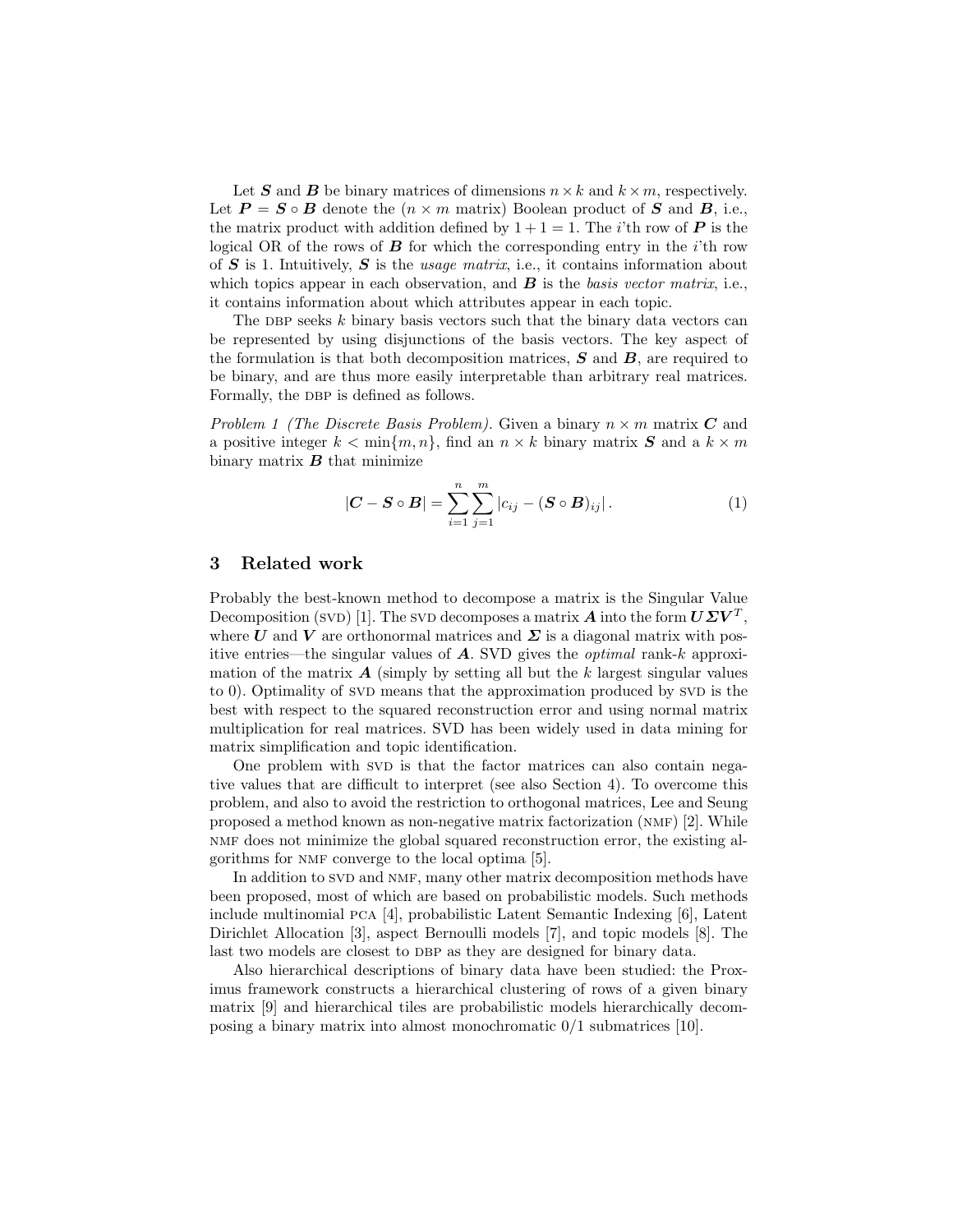Tiling transaction databases (i.e., binary matrices) is another line of related research [11]. A tiling covers a given binary matrix with a small number of submatrices full of 1's. The main difference to DBP is that no  $0$ 's can be covered in a feasible tiling. Methods have been developed for finding also large approximate tiles, for example fault-tolerant patterns [12] and conjunctive clusters [13], but obtaining an accurate description of the whole dataset with a small number of approximate tiles has not been studied previously explicitly.

Boolean factorization, i.e., factoring Boolean functions [14], is an important part of logic synthesis. Rectangular coverings of Boolean matrices are one method used to obtain good factorizations. However, the weight functions used and the acceptance of noise are different to those of our work.

Finally, in co-clustering (or bi-clustering) the goal is to cluster simultaneously both dimensions of a matrix [15]. A co-cluster is thus a tuple  $(R, C)$ , R giving the indices of rows and C giving the indices of columns. Decomposing a Boolean matrix into two matrices can be seen as a co-clustering of binary data where the clusters can overlap. Different methods for co-clustering have been proposed, see, for example, work of Banerjee, Dhillon and others [15].

### 4 Continuous and discrete decompositions

In this section we discuss the properties of continuous and discrete approaches to matrix decomposition, and in particular the properties of SVD as compared to those of DBP.

In svD the resulting matrices,  $U$  and  $V$ , have real-valued and even negative entries, so they do not necessarily have an intuitive interpretation. As an example, consider the case of matrix  $C$  and its rank-2 svD decomposition:

$$
\mathbf{C} = \begin{pmatrix} 1 & 1 & 0 \\ 1 & 1 & 1 \\ 0 & 1 & 1 \end{pmatrix}, \quad \mathbf{U} = \begin{pmatrix} 0.50 & 0.71 \\ 0.71 & 0 \\ 0.50 & -0.71 \end{pmatrix}, \quad \mathbf{\Sigma} = \begin{pmatrix} 2.41 & 0 \\ 0 & 1 \end{pmatrix}, \quad \mathbf{V} = \begin{pmatrix} 0.50 & 0.71 \\ 0.71 & 0 \\ 0.50 & -0.71 \end{pmatrix}.
$$

The basis vectors in  $V$  are not the easiest to interpret. Matrix  $C$  has rank 3, and the approximation to  $C$  produced by SVD with rank-2 decomposition is

$$
\boldsymbol{U\Sigma V}^T = \begin{pmatrix} 1.10 & 0.85 & 0.10 \\ 0.85 & 1.21 & 0.85 \\ 0.10 & 0.85 & 1.10 \end{pmatrix}.
$$

By the optimality of SVD, this is the best that can be achieved by looking at real matrices and squared error. On the other hand, DBP produces the representation

$$
C = \begin{pmatrix} 1 & 1 & 0 \\ 1 & 1 & 1 \\ 0 & 1 & 1 \end{pmatrix} = \begin{pmatrix} 1 & 0 \\ 1 & 1 \\ 0 & 1 \end{pmatrix} \circ \begin{pmatrix} 1 & 1 & 0 \\ 0 & 1 & 1 \end{pmatrix},
$$

which has no error and is easy to understand.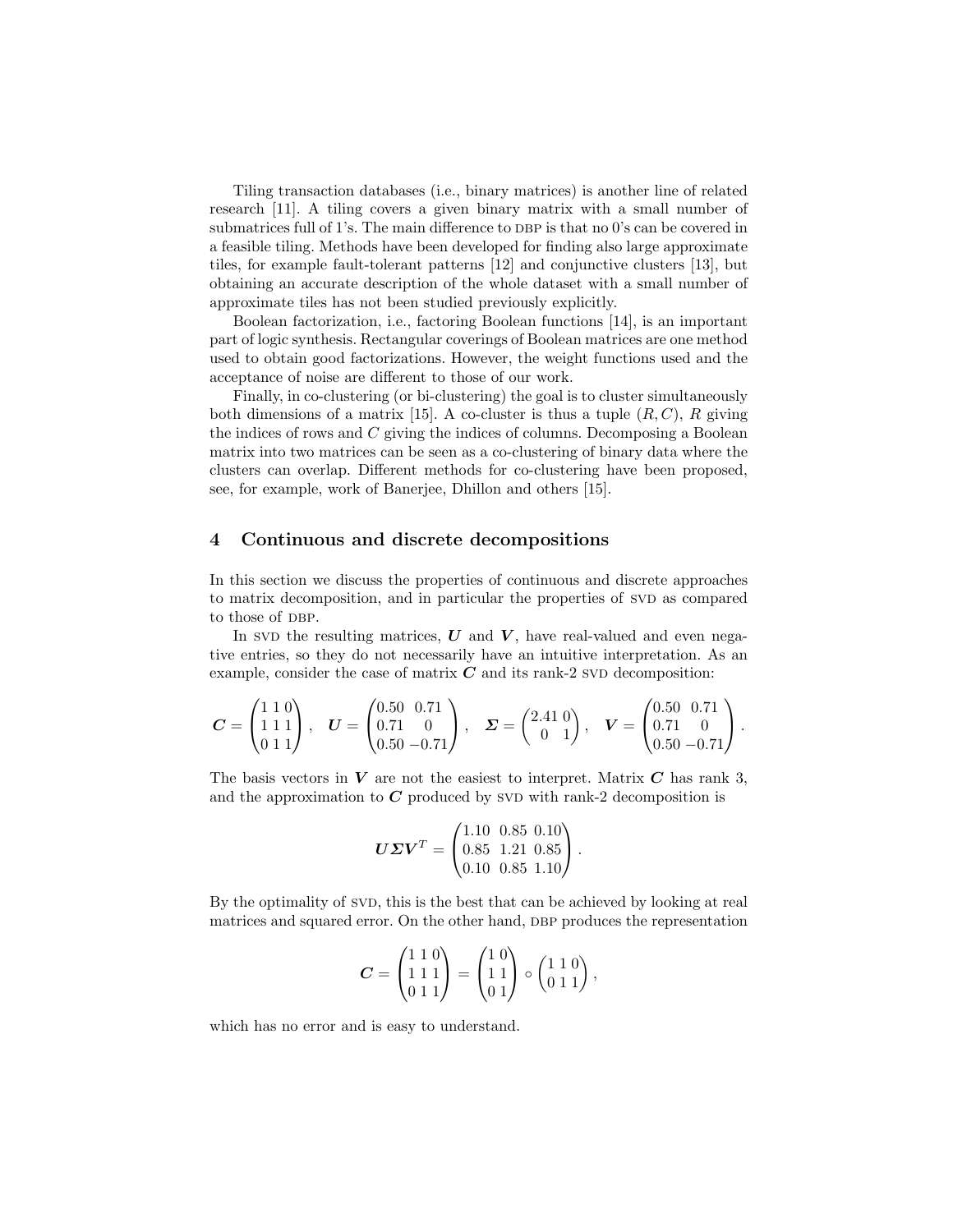As noted above,  $SVD$  produces optimal rank-k representations of matrices with respect to the Frobenius norm (sum of squares of elements). It is also relatively fast to compute, requiring time  $O(nm \min\{n, m\})$  [1].

Optimality for arbitrary matrices is not the whole story, however. For binary matrices, one can study two types of ranks. The real rank  $r_R(C)$  of a binary matrix C is simply the smallest value of k such that  $C = SB$  with an  $n \times k$ matrix  $S$ , a  $k \times m$  matrix  $B$ , and using normal matrix multiplication. The Boolean rank  $r_B(C)$  of C is the smallest k such that  $C = S \circ B$ , where S is an  $n \times k$  matrix, **B** is a  $k \times m$  matrix, and the matrix multiplication is Boolean. It can be shown that there are matrices C for which  $r_R(C) < r_B(C)$  and vice versa [16]. The complement of the identity matrix of size  $n \times n$  is an example where  $r_B(C) = O(\log n)$ , but  $r_B(C) = n$  [16]. This shows that while SVD can use the space of reals, DBP can take advantage of the properties of Boolean operations to achieve much smaller rank than SVD. Empirical experiments on generated data support this conclusion. Thus it is not a priori obvious that SVD will produce more concise representations than the Boolean methods.

The concepts of real and Boolean rank discuss the exact representation of the matrix  $C$ , and we are more interested in the approximate representation. One could define the  $\varepsilon$ -ranks  $r_R^{\varepsilon}(C)$  and  $r_B^{\varepsilon}(C)$  as the smallest k such that there is a representation of C as  $SB$  or  $S \circ B$  with B being a  $k \times m$  matrix and  $|C - SB| < \varepsilon$ . Even less seems to be known about such concepts than about exact real and Boolean ranks. One goal of our paper is to investigate empirically and theoretically whether the Boolean decompositions are feasible alternatives of the continuous methods.

# 5 Computational Complexity of DBP

The DBP is an optimization problem: find the matrix decomposition into  $k$  basis vectors that minimizes the representation error according to the definition of Problem 1. To put the problem in the perspective of complexity theory, we formulate the decision version of the problem. This is defined as in Problem 1, but additionally we are given a target cost  $t$  and the task is to decide whether there is a decomposition of the input binary matrix  $C$  into binary matrices  $S$ and  $\boldsymbol{B}$  that yields an error at most equal to  $t$ .

The problem is NP-hard as the Set Basis Problem (SBP) [17, problem SP7] is a special case of the decision version of the DBP.

Problem 2 (The Set Basis Problem). Given a collection  $C$  of subsets of a finite universe  $U$  and a positive integer  $k$ , decide whether or not there is a collection  $\mathcal{B} \subseteq 2^U$  of at most k sets  $(|\mathcal{B}| \leq k)$  such that for every set  $C \in \mathcal{C}$  there is a subcollection  $\mathcal{B}_C \subseteq \mathcal{B}$  with  $\bigcup_{B \in \mathcal{B}_C} B = C$ .

More specifically, for any instance of SBP there is an equivalent instance of DBP with  $t = 0$ , even when only the matrix **B** is requested. The NP-hardness can also be shown by observing that the Biclique Covering Problem is a special case of DBP with  $t = 0$  where both S and B are needed. It is immediate that DBP is in NP. Thus we have: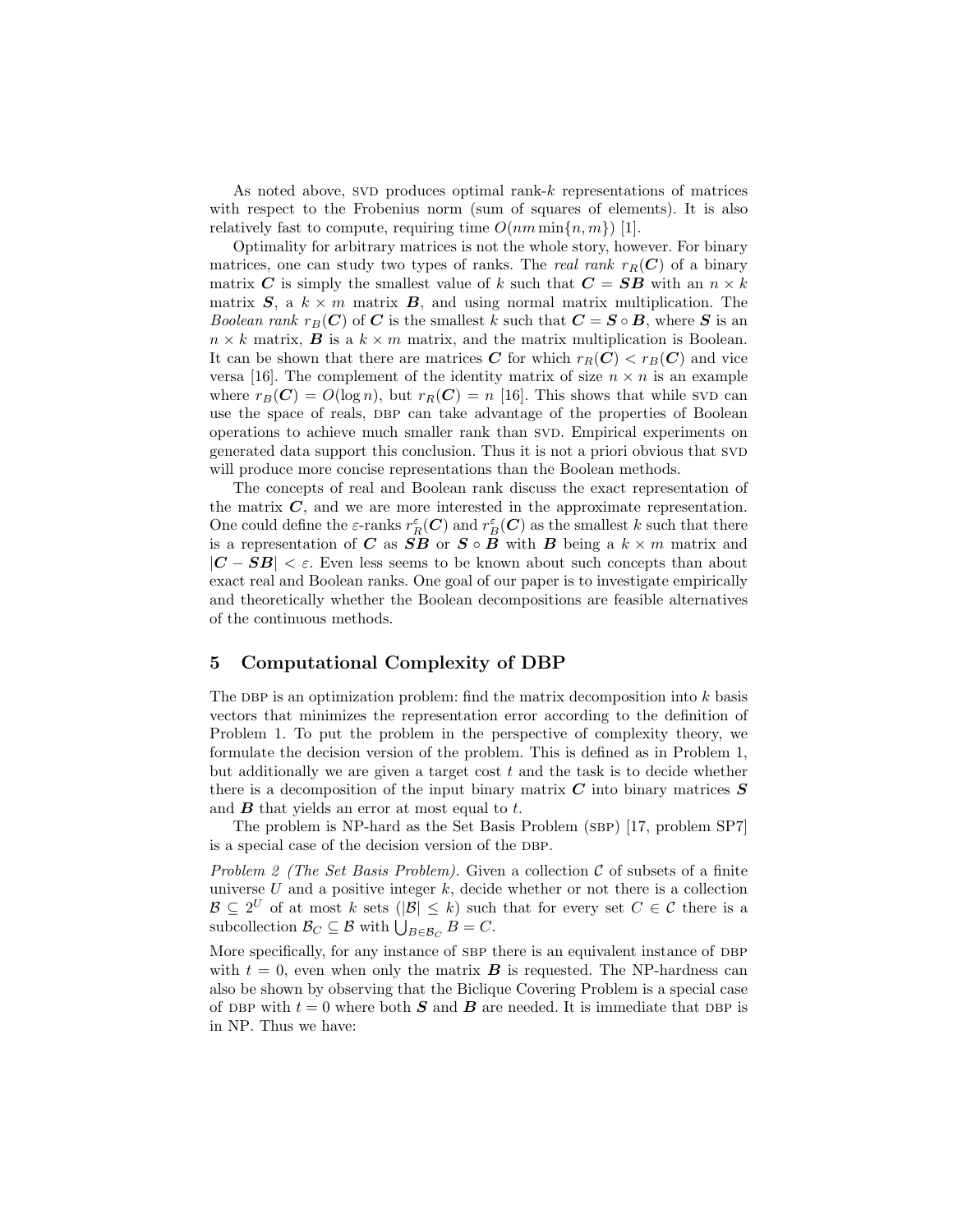Theorem 1. The decision version of DBP is NP-complete.

The reduction from SBP to DBP with  $t = 0$  implies also the following simple inapproximability result:

**Theorem 2.** DBP cannot be approximated within any factor in polynomial time. unless  $P = NP$ .

The problem of solving the whole decomposition of the matrix for given basis vectors, i.e., finding the matrix  $S$  for given  $B$  and  $C$ , can be solved by a straightforward algorithm in time  $O(2<sup>k</sup>mn)$  where k is the number of basis vectors (i.e., the number of rows in  $B$ ): Each of the n rows in  $C$  can be decomposed independently and there are only  $2^k$  different ways to choose a subset of basis vectors. Thus the problem of finding the optimal decomposition after the basis vector matrix is known, is in the class of *fixed-parameter tractable* problems (see [18]).

### 6 The Algorithm

In this section we give a greedy algorithm for DBP. The basic idea of the algorithm is to exploit the correlations between the columns. First, the associations between each two columns are computed. Second, the associations are used to form candidate basis vectors. Third, a small set of candidate basis vectors are selected in a greedy way to form the basis.

In the rest of the section we denote a row vector of a matrix  $M$  by  $m_i$ , a column vector by  $m_{i}$  and a matrix entry by  $m_{ij}$ . The confidence of an association between the *i*-th and *j*-th column is defined as in association rule mining [19], i.e.,  $c(i \Rightarrow j) = \langle c_i, c_j \rangle / \langle c_i, c_i \rangle$ , where  $\langle \cdot, \cdot \rangle$  is the vector inner product operation. An association between columns i and j is  $\tau$ -strong if  $c(i \Rightarrow j) \ge \tau$ .

We construct an *association matrix* **A** where row  $a_i$  consists of 1's in columns j such that  $c(i \Rightarrow j) \geq \tau$ . Each row of **A** is considered as a candidate for being a basis vector. The threshold  $\tau$  controls the level of confidence required to include an attribute to the basis vector candidate, and it is assumed that  $\tau$  is a parameter of the algorithm.

The DBP objective function, described by  $(1)$ , penalizes equally for both types of errors: for 0 becoming 1 in the approximation, and for 1 becoming 0. We have found that in practice the results of DBP can be improved if we distinguish between these two types of error. Thus we introduce weights  $w^+$  and  $w^-$  that are used to reward for covering 1's and penalize for covering 0's, respectively. Clearly, without loss of generality, we can assume that  $w^- = 1$ .

The basis vectors are selected from the matrix  $A$  and the columns of the usage matrix S are fixed in a greedy manner as follows. Initially  $B = 0^{k \times m}$  and  $S = 0^{n \times k}$ . The basis **B** is updated in the iteration l by setting the row  $b_l$  to be the row  $a_i$  in A and the column  $s_{i,l}$  to be the binary vector maximizing

$$
cover(\mathbf{B}, \mathbf{S}, \mathbf{C}, w^+, w^-) = w^+ | \{ (i, j) : c_{ij} = 1, (\mathbf{S} \circ \mathbf{B})_{ij} = 1 \} |
$$
  
-  $w^- | \{ (i, j) : c_{ij} = 0, (\mathbf{S} \circ \mathbf{B})_{ij} = 1 \} |,$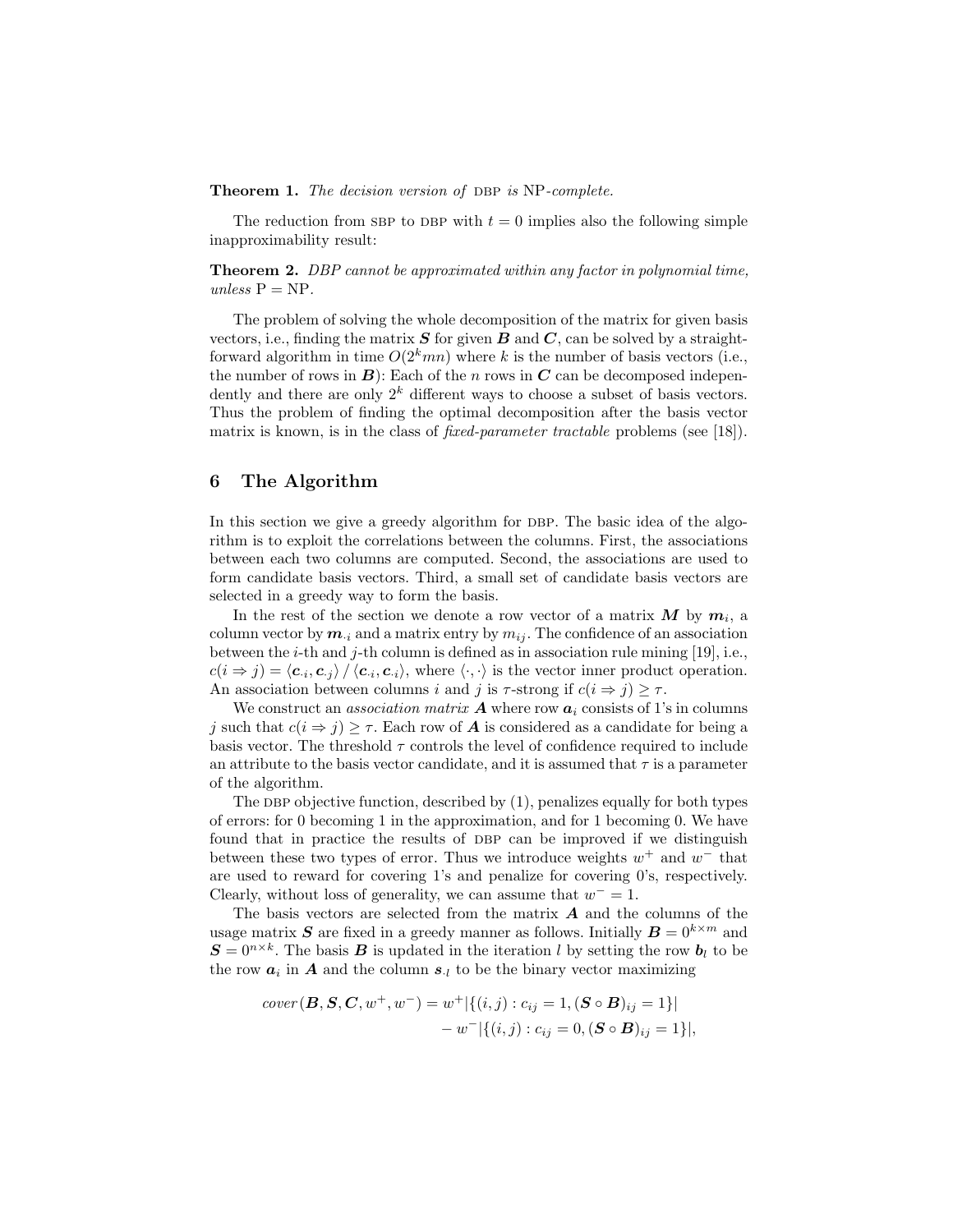#### Algorithm 1 An algorithm for the DBP using association rules

**Input:** Matrix  $C \in \{0,1\}^{n \times m}$  for data, positive integer  $k < \min\{n,m\}$ , threshold value  $\tau \in ]0,1]$ , and real-valued weights  $w^+$  and  $w^-$ . **Output:** Matrices  $\mathbf{B} \in \{0,1\}^{k \times m}$  and  $\mathbf{S} \in \{0,1\}^{n \times k}$ . 1: function Association( $C, k, \tau, w^+, w^-$ ) 2: for  $i = 1, ..., n$  do  $\triangleright$  Construct the association matrix A row by row. 3:  $\mathbf{a}_i \leftarrow \{j : c(i \Rightarrow j) \geq \tau\}$ 4:  $\mathbf{B} \leftarrow 0^{k \times m}$ 5: for  $l = 1, ..., k$  do  $\triangleright$  Select the k basis vectors from A. 6:  $\boldsymbol{b}_l \leftarrow \boldsymbol{a}_i \text{ and } \boldsymbol{s}_{\cdot l} \leftarrow \{0,1\}^n \text{ maximizing } cover(\boldsymbol{B}, \boldsymbol{S}, \boldsymbol{C}, w^+, w^-)$ 7: return  $B$  and  $S$ 

which can be considered as the "profit" of describing  $C$  using the basis  $B$  and the decomposition S.

The association matrix can be constructed in time  $O(nm^2)$  and a single discrete basis vector can be obtained in time  $O(nm^2)$ . Thus, Algorithm 1 has time complexity  $O(knm^2)$ . The run-time can be improved in practice by using upper bounds and approximations for the confidences.

The algorithm has two parameters that control the quality of results: the threshold  $\tau$ , and weight  $w^+$  (again assuming that  $w^- = 1$ ). The straightforward way to set the parameters is to try several different possibilities and take the best. Alternatively the weight  $w^+$  can be used to express different valuations for covering 1's and 0's.

Unfortunately there exist cases, where the algorithm is able to find only suboptimal solution. For example, if all 1's in some basis vector occur in some other basis vectors, then the algorithm is unable to find that basis vector.

### 7 Experimental results

We have performed tests using Algorithm 1 on generated and real-world datasets. The goals of the experiments are  $(i)$  to verify whether DBP produces intuitive basis vectors,  $(ii)$  to check whether DBP can reconstruct basis vectors used to generate artificial data, and  $(iii)$  to compare the reconstruction accuracy of DBP against SVD and NMF both for real and generated data.

### 7.1 Data and error measures

Generated data. We generated three sets of data to test the effects of  $(i)$  noise,  $(ii)$  overlap between basis vectors, and  $(iii)$  input size. First, a set of basis vectors was generated; then random subsets of these basis vectors were used to generate the data rows; finally, random uniform noise was added. Details on the parameters used to generate the three sets of data are shown in Table 1. Real data. The real data consists of the following datasets: NSF Abstracts, 20

Newsgroups, Digits, and Courses. Details of the datasets are given in Table 2.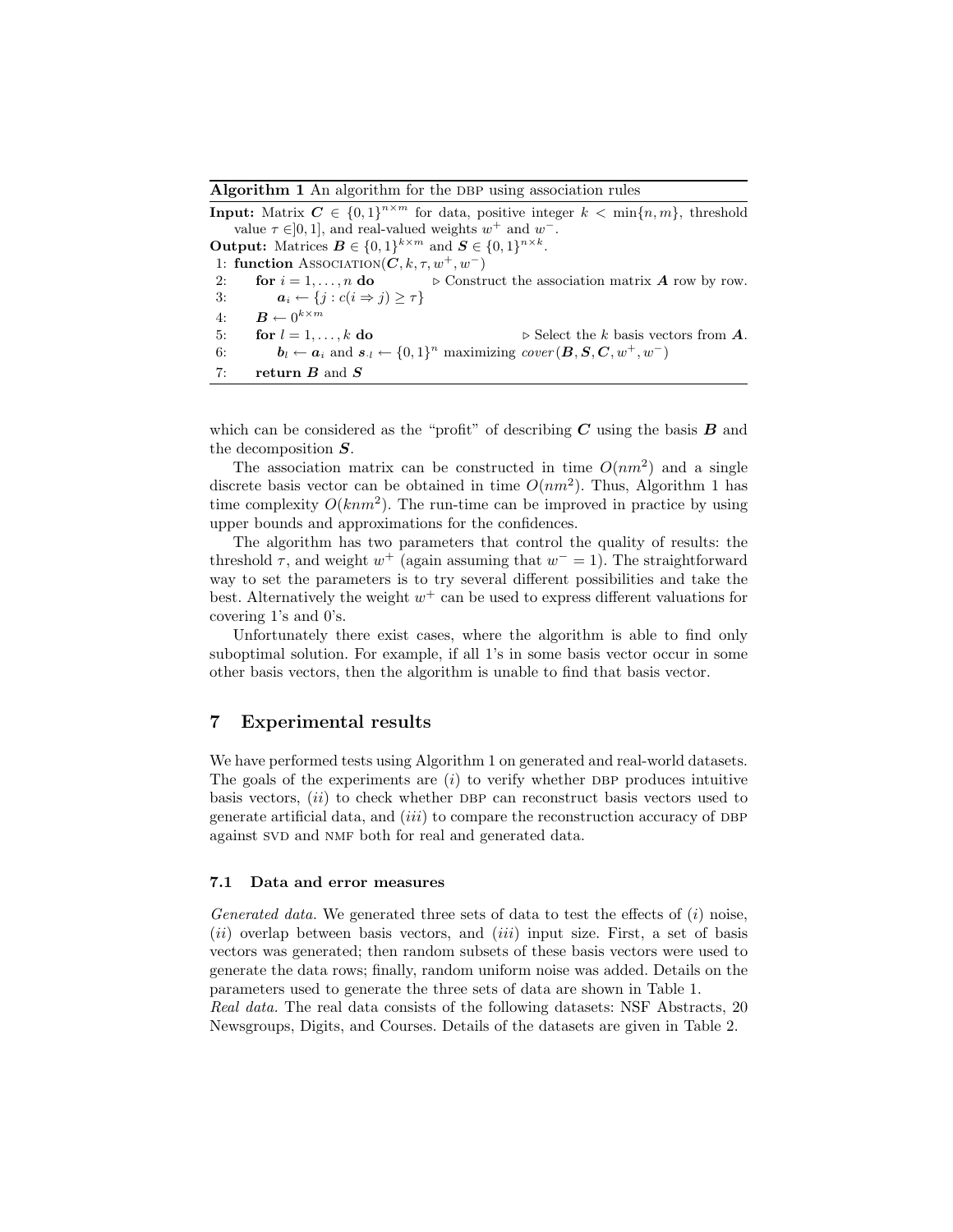Table 1. Details on generated datasets. Each row represents a set of generated datasets.  $#$ bv: number of basis vectors;  $#$ bv/row: average number of basis vectors used to generate each data row; 1s/bv: number of 1's per basis vector; noise: number of entries flipped in the data as a percentage of the total number of 1's.

| dataset | rows | columns              | $\#\text{bv}$ | $\#$ bv/row | 1s/bv      | noise      |
|---------|------|----------------------|---------------|-------------|------------|------------|
| set 1   | 1000 | 500                  | 12            |             | 50         | $5 - 40\%$ |
| set 2   | 1000 | 500                  | 12            | 4.8         | $25 - 200$ | $0\%$      |
| set 3   |      | 1K-16K 1K-16K 10-160 |               | $5 - 80$    | $0.5K-80K$ | $0\%$      |

NSF Abstracts<sup>3</sup> contain document–word information on a collection of project abstracts submitted for funding by NSF. 20 Newsgroups<sup>4</sup> is a collection of approximately 20000 newsgroup documents across 20 different newsgroups [20]. Digits<sup>5</sup> is a collection of 1000 binary images of handwritten digits [21]. Courses is a student–course dataset of courses completed by the CS students of the University of Helsinki. A random sample of NSF Abstracts and 20 Newsgroups was used for comparisons between different algorithms due to memory constraints of SVD and NMF implementations.

Table 2. Attributes of the real-world datasets.

| dataset             |        |      |         |        | rows columns 1s in data avg. 1s/row avg. 1s/column |
|---------------------|--------|------|---------|--------|----------------------------------------------------|
| NSF Abstracts 12841 |        | 4894 | 564 462 | 43.96  | 115.34                                             |
| 20 Newsgroups       | 10 000 | 5163 | 455 526 | 45.55  | 88.23                                              |
| Digits              | 2000   | 240  | 291654  | 145.83 | 1215.23                                            |
| Courses             | 2405   | 615  | 52739   | 21.92  | 85.75                                              |

Error measures. We use two measures to quantify the error of the approximation: sum-of-absolute-values distance  $d_1$  and Frobenius distance  $d_2$ , defined as

$$
d_1(\mathbf{A}, \mathbf{B}) = \sum_i \sum_j |a_{ij} - b_{ij}|
$$
 and  $d_2(\mathbf{A}, \mathbf{B}) = \sqrt{\sum_i \sum_j (a_{ij} - b_{ij})^2}.$ 

### 7.2 Results

Reconstructing the basis vectors from generated data. We studied the effects of noise and overlap between basis vectors to the reconstruction error. The main measure was the  $d_1$  distance. Algorithm 1 was compared against SVD and NMF. For SVD and NMF we also used the knowledge that the matrix is supposed to be binary, and rounded the reconstructed matrix before computing the error with

<sup>3</sup> http://kdd.ics.uci.edu/databases/nsfabs/nsfawards.html

<sup>4</sup> http://people.csail.mit.edu/jrennie/20Newsgroups/

<sup>5</sup> http://www.ics.uci.edu/∼mlearn/databases/optdigits/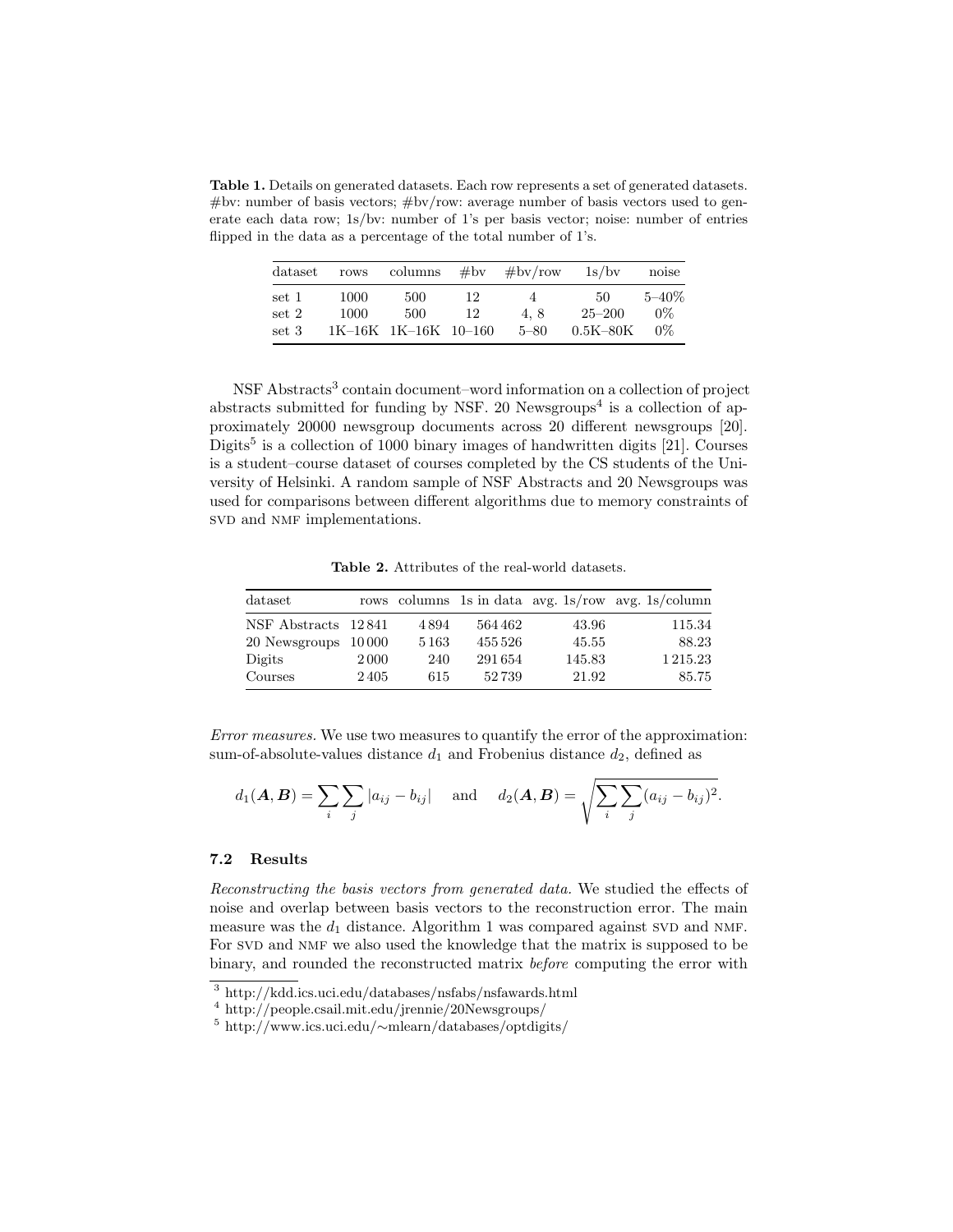respect to the original matrix. Values smaller than 0.5 are rounded to 0 and values greater than 0.5 are rounded to 1. We call these methods *rounded* SVD and *rounded* NMF.

The effects of noise are illustrated in Figure  $1(a)$ . Lines for plain SVD and nmf coincide at the top of the figure, partly because of the logarithmic scale. In general, plain SVD and NMF are the worst, rounded SVD and NMF are the best, and DBP is in between. Additionally, all methods seem to be rather immune to small amounts of noise. With one input set, rounded NMF converged far from global optimum, thus causing a peak in the graph.



Fig. 1. Reconstruction errors using  $d_1$  as a function of (a) noise (dataset 1), and (b) 1's in basis vector (dataset 2). Points in plots represent the mean error over five random data matrices with the same attributes. Logarithmic scale on both axes of both plots.

Figure 1(b) illustrates the effects of basis vector's overlap. The expected overlap of two random vectors is uniquely defined by the number of 1's in basis vectors, i.e., the values in  $x$ -axis of Figure 1(b). If basis vectors have high overlap, it becomes harder to distinguish the basis vectors using association confidences. Thus higher overlap degrades the quality of DBP results, as one can clearly see from Figure  $1(b)$ . On the other hand, rounded SVD and NMF seem to have more problems on reconstructing data with high overlap in basis vectors. In this experiment, rounded SVD and NMF are again the best, plain SVD and NMF the worst, and DBP is in between. The only exception is the first point, in which the DBP is the best. The explanation is that with small overlap, Algorithm 1 is very effective.

Reconstruction errors for real data. Reconstruction errors for the real datasets are given in Tables 3 ( $d_1$  distance) and 4 ( $d_2$  distance).

We used two additional methods in these experiments, namely  $\theta$ -1 svD and  $0-1$  NMF. The idea is to make binary the factor matrices of SVD and NMF and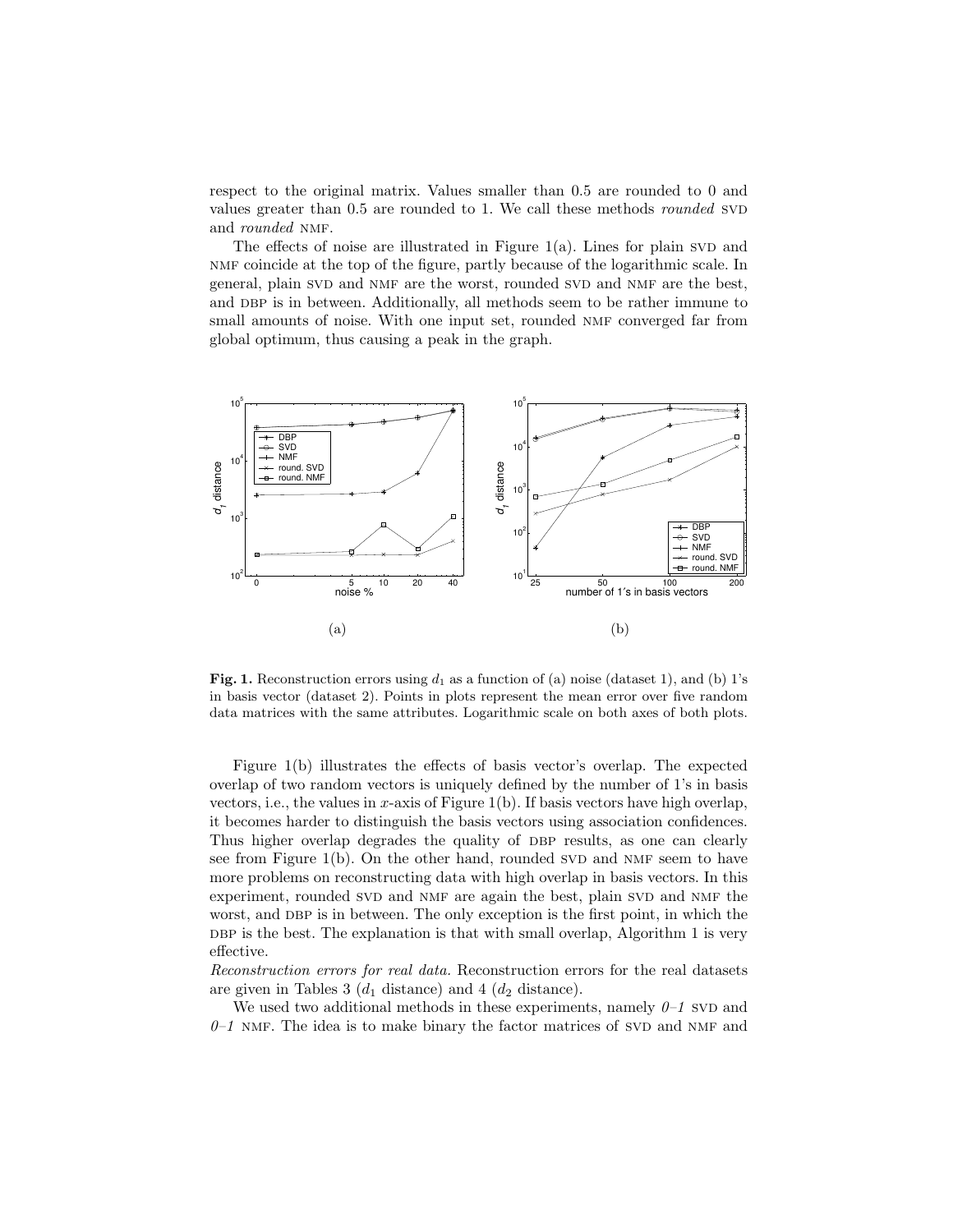multiply them using Boolean algebra. However, it is far from obvious how to binarize the factor matrices. We used again a threshold approach: values below the threshold are rounded to 0 and values above the threshold are rounded to 1. To be fair, we used a brute-force search to select the optimal thresholds for both factor matrices (different threshold for each matrix).

Table 3 shows that in  $d_1$  DBP is comparable to other methods, including rounded SVD. For example, in 20 Newsgroups and NSF Abstracts with  $k = 5$ DBP gives the smallest error. While DBP cannot beat SVD or NMF in  $d_2$  (Table 4), it is not too far away from them in most of the cases. The  $0-1$  SVD and  $0-1$  NMF have the largest reconstruction error.

Table 3. Reconstruction error of real-world datasets using  $d_1$  distance. Values are scaled and truncated to three decimals.

|            |                |                 | algorithm  |            |        |        |                       |           |       |
|------------|----------------|-----------------|------------|------------|--------|--------|-----------------------|-----------|-------|
| dataset    | k <sub>i</sub> | scale           | <b>SVD</b> | <b>NMF</b> | r. SVD | r. NMF | $0-1$ sv <sub>D</sub> | $0-1$ NMF | DBP   |
| NSF Abstr. | 5              | 10 <sup>6</sup> | 1.124      | 1.089      | 0.563  | 0.563  | 5.171                 | 3.328     | 0.559 |
| NSF Abstr. | 10             |                 | 1.152      | 1.091      | 0.561  | 0.561  | 6.065                 | 5.890     | 0.554 |
| NSF Abstr. | 20             |                 | 1.197      | 1.099      | 0.555  | 0.556  | 9.605                 | 10.228    | 0.545 |
| 20 Newsgr. | 5              | 10 <sup>6</sup> | 0.900      | 0.875      | 0.450  | 0.450  | 4.185                 | 2.612     | 0.449 |
| 20 Newsgr. | 10             |                 | 0.928      | 0.881      | 0.446  | 0.447  | 4.950                 | 4.447     | 0.446 |
| 20 Newsgr. | 20             |                 | 0.969      | 0.889      | 0.440  | 0.441  | 7.293                 | 8.096     | 0.441 |
| Digits     | 5              | 10 <sup>5</sup> | 1.308      | 1.382      | 0.763  | 0.855  | 1.678                 | 1.113     | 2.133 |
| Digits     | 10             |                 | 1.070      | 1.206      | 0.471  | 0.610  | 1.817                 | 0.967     | 2.125 |
| Digits     | 20             |                 | 0.878      | 1.028      | 0.254  | 0.444  | 1.678                 | 0.815     | 2.119 |
| Courses    | 5              | $10^{4}$        | 6.467      | 6.204      | 3.215  | 3.350  | 8.202                 | 6.418     | 3.783 |
| Courses    | 10             |                 | 6.164      | 5.779      | 2.770  | 2.951  | 14.051                | 9.840     | 3.515 |
| Courses    | 20             |                 | 5.949      | 5.186      | 2.219  | 2.495  | 20.490                | 17.021    | 3.160 |

Empirical time complexity. Set 3 was used to verify the empirical time complexity of the algorithm. The results obtained agreed with theoretical complexity results perfectly, i.e., the running time of Algorithm 1 increased linearly with the number of rows in data and with the size of the basis, and quadratically with the number of columns in data.

Quality of basis vectors for real data. We used the NSF Abstracts dataset to examine the quality of the DBP basis vectors. We used  $\tau = 0.3$  and  $w^+ = 6$ as the set of parameters that gave the most intuitive results. Examples of basis vectors and representative words are as follows.

```
<fund, NSF, year>,
<cell, gene, molecular, protein>,
<gopher, internet, network, world, wide, web>,
<behavior, effect, estim, impact, measure, model, overestimate,
predict, test>, and
```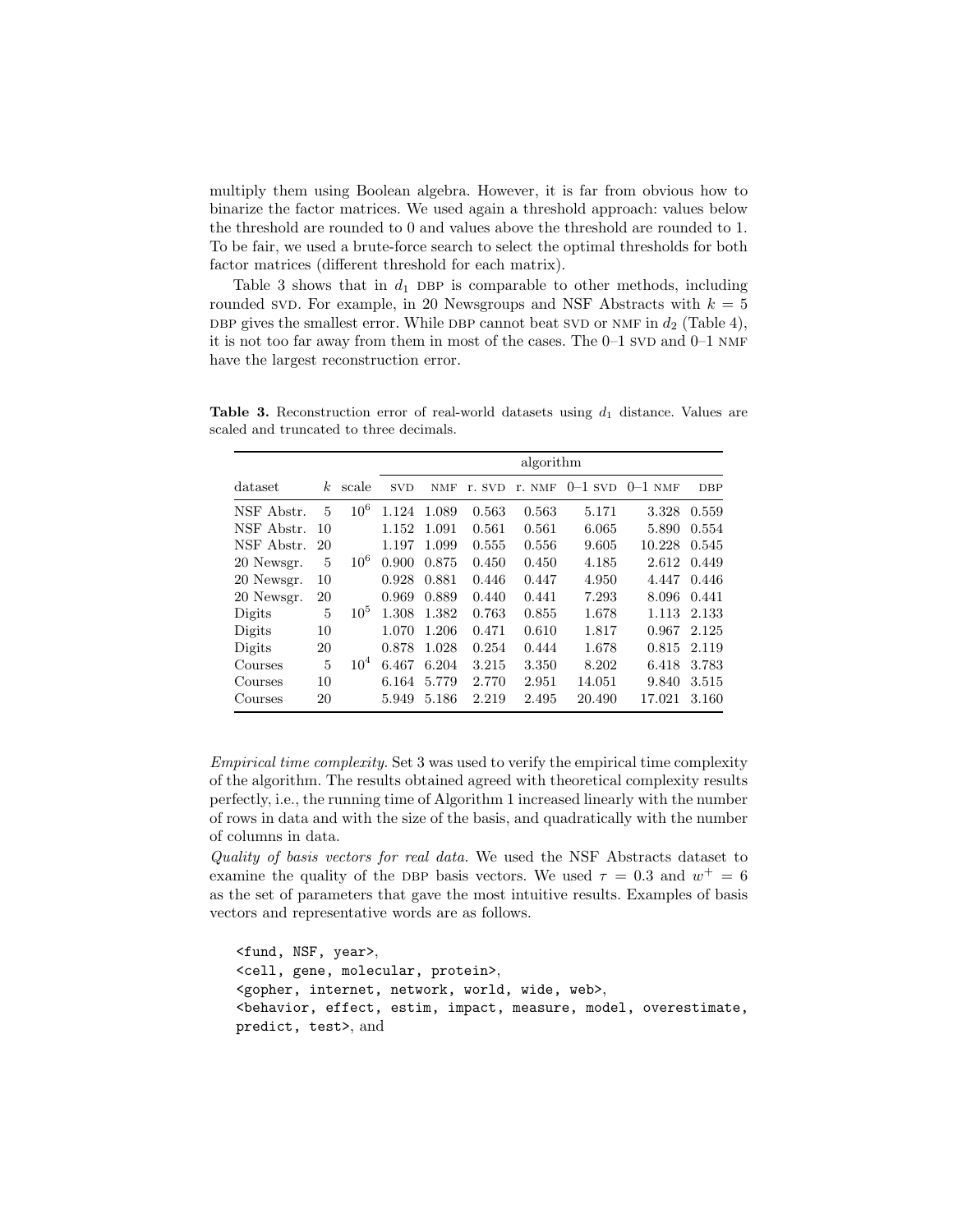|            |    | algorithm  |            |        |        |           |           |            |  |
|------------|----|------------|------------|--------|--------|-----------|-----------|------------|--|
| dataset    | k. | <b>SVD</b> | <b>NMF</b> | r. SVD | r. NMF | $0-1$ SVD | $0-1$ NMF | <b>DBP</b> |  |
| NSF Abstr. | 5  | 727        | 728        | 751    | 750    | 2274      | 1825      | 748        |  |
| NSF Abstr. | 10 | 719        | 721        | 749    | 749    | 2463      | 2427      | 745        |  |
| NSF Abstr. | 20 | 709        | 713        | 745    | 746    | 3099      | 3198      | 738        |  |
| 20 Newsgr. | 5  | 649        | 650        | 671    | 672    | 2046      | 1616      | 671        |  |
| 20 Newsgr. | 10 | 643        | 644        | 668    | 669    | 2 2 2 5   | 2 1 0 9   | 668        |  |
| 20 Newsgr. | 20 | 634        | 637        | 664    | 665    | 2701      | 2845      | 665        |  |
| Digits     | 5  | 239        | 248        | 276    | 293    | 410       | 334       | 462        |  |
| Digits     | 10 | 201        | 221        | 217    | 247    | 426       | 311       | 461        |  |
| Digits     | 20 | 168        | 196        | 159    | 211    | 410       | 286       | 460        |  |
| Courses    | 5  | 165        | 167        | 179    | 183    | 286       | 253       | 195        |  |
| Courses    | 10 | 154        | 158        | 166    | 172    | 375       | 314       | 188        |  |
| Courses    | 20 | 141        | 147        | 149    | 158    | 453       | 413       | 178        |  |

**Table 4.** Reconstruction error of real-world datasets using  $d_2$  distance. Values are rounded to nearest the integer.

<course, education, enrol, faculty, institute, school, student, undergraduate>.

# 8 Discussion and conclusions

We have described the Discrete Basis Problem, investigated its computational complexity, given a simple algorithm for it, and have shown empirical results on the behavior of the algorithm. The results indicate that the algorithm discovers intuitively useful basis vectors. In generated data, the method can reconstruct the basis vectors that were used to generate the data; this holds even with high amounts of noise.

On the other hand, in many cases, SVD has lower reconstruction error than DBP. There are several possible reasons for this. The first possibility is that SVD is in some sense inherently more powerful than DBP. This is of course vaguely expressed. While we know that svD is optimal with respect to the Frobenius norm, we also know that the Boolean rank of a matrix can be much smaller than its real rank. SVD in some ways has more power than DBP, as SVD works on the continuous values; on the other hand, DBP can take advantage of the Boolean semiring on which it operates. This suggests that the relative performance of DBP against SVD should improve as the overlap between basis vectors increases.

The second alternative reason for the good performance of SVD is that the DBP algorithm is suboptimal. This suboptimality certainly degrades the results: for example, overlap between the basis vectors makes them harder to be discovered. However, for our generated data, in many cases, the DBP algorithm reconstructs the original basis vectors perfectly. Thus, at least for those data sets the algorithm is sufficiently good.